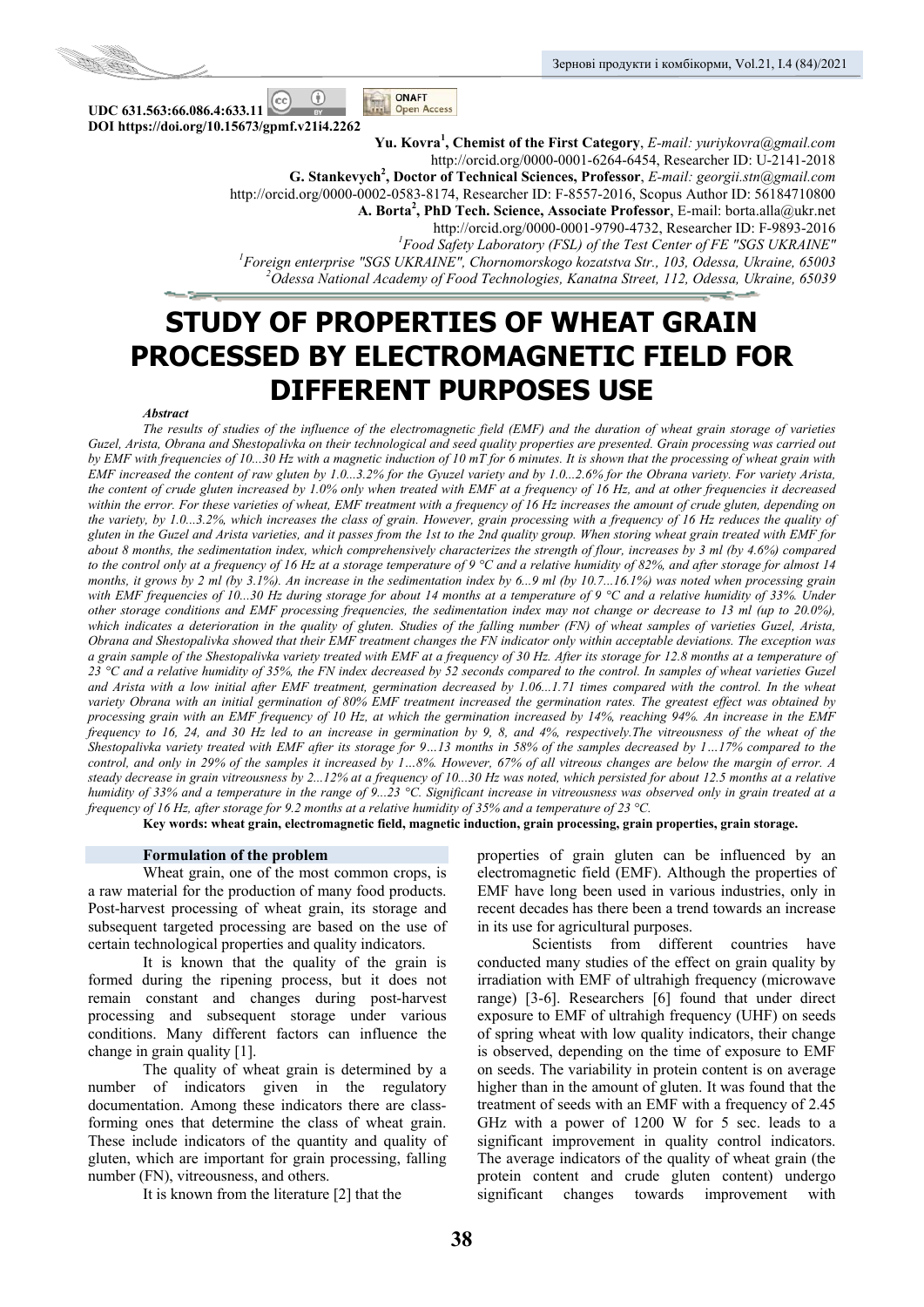microwave exposure for 5 second, within 10 s second, on average, leads to a decrease in quality indicators.

Given that the determination of such an important indicator as gluten is rather cumbersome and has certain problems with reproducibility of results, it would be advisable to use a highly productive and reliable sedimentation method to assess the quality of EMF-treated grain. It was developed and proposed by domestic scientists [7] for an indirect assessment of the strength of wheat flour (grain). The method is based on preliminary autolysis of wheat in acetic acid solution and subsequent sedimentation with sodium dodecyl sulfate (SDS). Sedimentation volume (ml) has a very high correlation with the key quality indicator, dough strength, and does not correlate with total protein content.

One of the main indicators of the quality of wheat grain can be attributed to grain vitreousness. But for grains for various purposes (cereals, pasta, bakery products), this indicator is not equivalent. Vitreousness is an external sign of grain quality, reflecting the structure of the internal tissues of the grain. Powdery endosperm is characterized by a weak bond between starch grains and protein. In the vitreous endosperm, this bond is very strong. The total vitreousness indicator does not give a complete picture of which fraction in terms of grain vitreousness prevails in the batch – vitreous, partially vitreous or farinaceous. That is, you can evaluate the quality of a batch of grain, but you cannot manage it [8]. At the same time, there is no information in scientific sources about the possible effect of EMF on the vitreous index.

In recent years, interest has increased in the use of extremely low frequency (ELF) EMF for the processing of agricultural products, in particular grain, which has a number of advantages. It is close to the geomagnetic field of the Earth, which makes it safer, has less energy consumption, does not lead to heating, etc. Researchers explain the effect of ELF EMF on biological objects by the participation of enzymes as primary receptors that respond to EMF [9]. Taking this into account, it would be appropriate to study the effect of ELF EMF on such an indicator of wheat quality as the falling number (FN), because its changes are caused by the activity of  $\alpha$ -amylase, an amylolytic enzyme that is activated during grain germination and affects grain germination.

In pre-sowing preparation of seeds, an effective way to increase the germination of plants is the use of low-frequency electromagnetic fields. Researchers have shown that the use of low-frequency EMF on seeds increases the germination energy and laboratory germination of treated seeds of peas, barley and spring wheat by 2...4%. The use of seeds treated in this way increased the yield of spring wheat in relation to the control by  $0.25$  t/ha  $(8.4\%)$  [10].

There are also known studies of the effect of EMF on the grain quality and food products produced from them. Ukrainian scientists studied the effect of water-thermal treatment and the duration of electromagnetic treatment on the quality of flattened whole grain cereals from Emer wheat [11]. They showed that when using optimal grain processing parameters (moisturizing by 1.0% and irradiating the grain with EMF for 80...100 s), it provides an output of high-quality whole grain rolled cereals of 91.7...92.3% with a culinary rating of 7.3 points.

There are publications of specialists indicating the possibility of extending the shelf life of grain through a combination of various physical methods using EMF processing [12]. The literature describes the method and modes of pre-sowing treatment of grain of different crops, which allows not only to increase their germination and productivity of the production line, but also to extend the shelf life of grain. To do this, seeds before sowing are treated with a constant magnetic field and at the same time with EMF, phase-modulated ELF (extremely low frequencies) waves for 40...60 minutes, at a field strength of 120…1400 A/m. The authors also proposed a method for extending the shelf life of grain seeds under the influence of low-frequency EMF [13]. However, one should keep in mind some problems that arise when studying the effect of EMF on biological objects, which are also grain, as indicated by separate publications of scientists [14, 15].

The review of scientific sources shows that information on the processing of grain by an electromagnetic field (EMF) is quite contradictory. Various authors suggest the use of processing by electric and magnetic fields in a fairly wide range of parameters. The impact on grain crops of weak low-intensity fields (non-thermal) in order to improve the quality of grain during storage has not yet been studied enough. This motivated us to carry out our experimental studies.

The aim of the work was to establish the effect of EMF on the technological and seed properties of wheat grain, which will allow correcting individual indicators of grain quality and improving the efficiency of its storage and use.

Research objectives. Determination of the influence of the frequency, intensity and duration of wheat grain processing with EMF of an extremely low frequency range on the technological indicators of grain quality (gluten content and quality, falling number, vitreousness, ostentatious sedimentation, fatty acid composition, germination) as well as their changes during storage.

# **Materials and methods of research.**

Experimental studies were carried out on wheat grain varieties Guzel, Arista, Obrana 2019 harvest and variety Shestopalovka 2020 harvest grown in the Odessa region.

Wheat grain samples were treated with EMF of an extremely low frequency range, with different magnetic induction and duration of processing and storage, and a number of indicators of its quality were determined – gluten content and its quality, vitreousness, falling number, sedimentation index, fatty acid composition and germination.

Processing grain EMF ELF. The processing of wheat grain was carried out on an experimental stand, consisting of a cylindrical polymer tube (grain container), a solenoid coil, a GZ-112/1 electromagnetic oscillation generator, and a low-frequency power amplifier. The output signal of the generator was set in the form of a sinusoid and controlled with an S1-78 oscilloscope.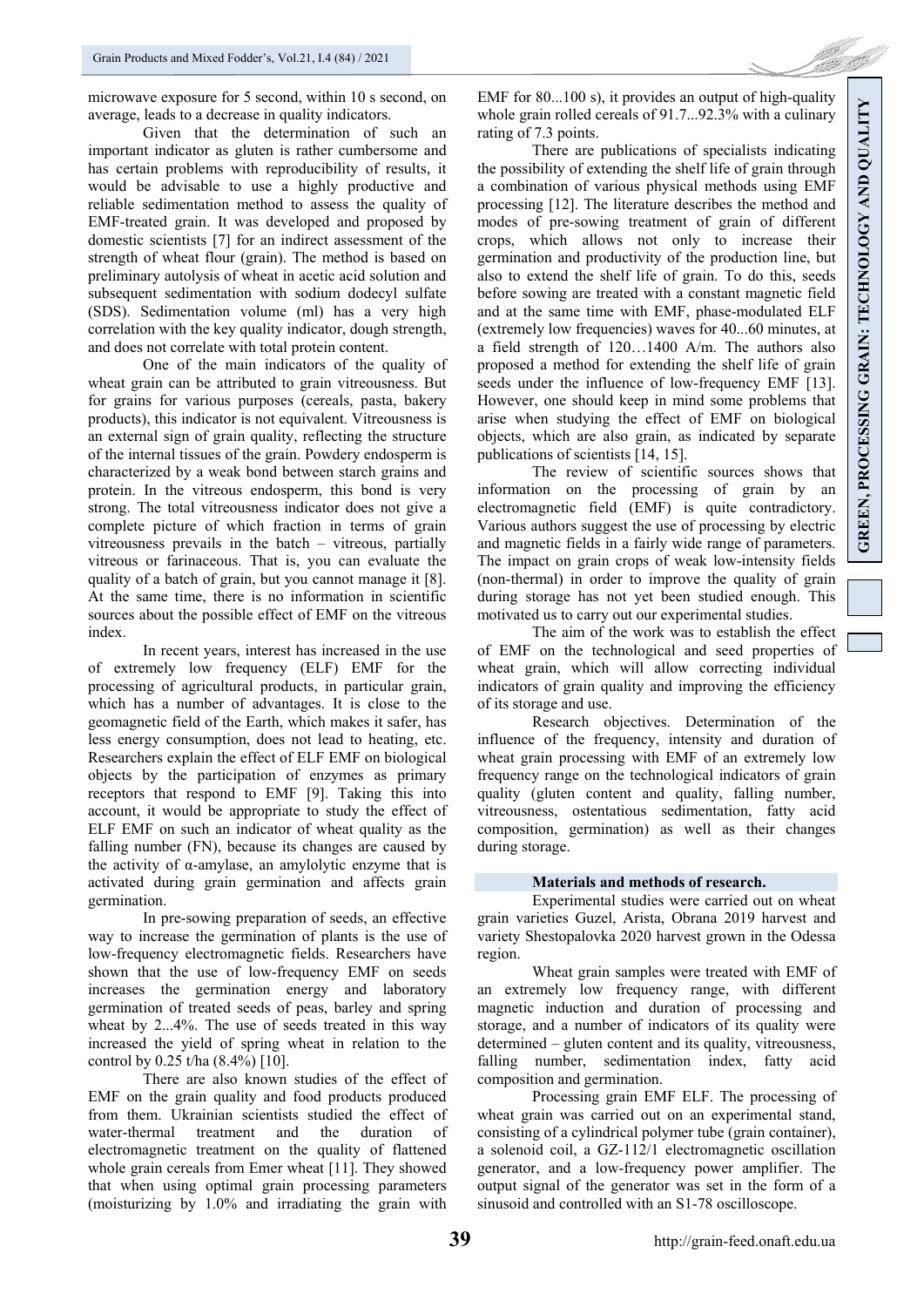

The studies were carried out using ELF (extremely low frequencies) frequencies of 10, 16, 24, and 30 Hz. The magnetic induction of grain processing was constant and equal to 10 mT. The required value of EMF frequencies in the range of their extremely low values was set on the generator of electromagnetic oscillations GZ-112/1.

The required value of the current strength in the experimental stand to provide the indicated magnetic induction was 1 A. To do this, before the start of each experiment on grain processing, the required value of the current strength controlled by a universal (combined) digital voltmeter B7-38 was set with the power regulator of the LF amplifier.

The duration of grain processing was  $\tau = 6$  min, which was justified on the basis of the results of preliminary studies of the effect of EMF ELF.

The determination of the quality indicators of processed and unprocessed (control) grain was carried out immediately after processing with EMF, as well as after different storage periods (almost up to 14 months).

Grain storage under controlled conditions. To store grain under controlled conditions in desiccators, a given temperature and relative air humidity were maintained, simulating the conditions of grain storage at different times of the year. The required temperatures (9 and 23 °C) were provided in a thermostat and a refrigerator and controlled by thermometers TU 25- 1102.043-83 TC-4 Mk 0-100 °C with a scale division value of 1 °C.

To create certain relative air humidity, about 1…2 dm3 of sulfuric acid solution of the required density was poured into the desiccators, which provided the required values of relative air humidity (33%, 35%, 82.0% and 82.5%). At the same time, to ensure more accurate results, the concentration of sulfuric acid solutions in desiccators was prepared taking into account the dependence of its density on temperature. The density of sulfuric acid and its solutions was controlled using a set of hydrometers.

Method for determining the quantity and quality of gluten (GOST 13586.1-68 Grain. Methods for determining the quantity and quality of gluten in wheat).

To determine the amount of gluten, the ground grain is thoroughly mixed and a sample weighing 25 g or more is isolated in such a way as to ensure the yield of raw gluten weighing at least 4 g. The meal is placed in a porcelain mortar or cup and filled with water. The volume of water for kneading dough with a sample weight of 25 g is 14 cm3. After that, the dough is kneaded.

The dough formed into a ball is placed in a bowl and covered with glass (or a second cup) for 20 minutes. After that, the gluten is washed under a weak stream of tap water over a thick silk or nylon sieve, slightly kneading the dough by fingers. At first, washing is carried out carefully, not allowing pieces of dough to come off together with starch and shells, after removing starch and shells – more vigorously. Accidentally torn off pieces of gluten are collected and connected to the total mass of gluten.

Having finished washing the gluten, it is squeezed between the palms, which are wiped dry with a

towel from time to time. The pressed gluten is weighed, washed again for 2…3 minutes. Press again and weigh. Laundering of gluten is considered complete by the difference in mass between two weighings of not more than 0.1 g. The raw gluten is expressed in mass fractions, as a percentage of a sample of crushed grain.

For kneading the dough, washing and determining the quality of gluten, ordinary tap water is used, the temperature of which must meet the requirements of  $18 \pm 2$  °C.

The quality of gluten is understood as the accumulation of its physical strengths: tension, elasticity, viscosity, the ability to maintain physical properties over time. The spring values of gluten were determined in the same scale units of the VDK-7 device (gluten deformation was calculated).

A piece weighing 4 g is separated from the washed gluten (kneaded 3…4 times with fingers), after which a ball is formed and placed for 15 minutes in a bowl with water, the temperature of which must meet the requirements of  $18 \pm 2$  °C. If the gluten after washing is a spongy, lightly torn mass and does not form a ball, then it is assigned to group 2 without determining the quality on the device.

After 15 minutes of soaking in water, the gluten ball is placed in the center of the table of the VDK-7 device and the button for switching on the time relay "Start" is pressed. The punch falls freely on the gluten and compresses it. On the display panel of the device, a number is indicated that characterizes the magnitude of the elasticity of the studied gluten standard in conventional units of the device scale.

Permissible discrepancy for the amount of gluten is  $\pm 2.0\%$  and for the quality of gluten is  $\pm 5$  arb. units device.

The falling number was determined in accordance with GOST 30498-97 "Cereals. Determination of the falling number, based on the rapid gelatinization of an aqueous suspension of flour in a boiling water bath, followed by measurement of the degree of liquefaction of the starch gel under the action of α-amylase. The falling number was determined on a PChP-7 instrument (OOO "Analyt pribor"). The falling number is the time in seconds it takes for the viscometer stirrer to mix and free falling a certain distance in hot slurry of diluted flour and water. Permissible deviation is  $\pm 10\%$  of the arithmetic mean.

Determination of vitreousness of wheat grain, reflecting the structure of the internal tissues of the grain, was determined according to GOST 10987-76. "Corn. Methods for determining vitreousness" with the introduction of a diaphanoscope. The essence of the method is to illuminate 100 whole grains with a stream of light from the side of the groove and count the number of grains that are well translucent, partially and not translucent at all.

Determination of the sedimentation index. The sedimentation index is an indirect method for assessing the strength of wheat flour (grain). The method is based on preliminary autolysis of wheat in acetic acid solution and subsequent sedimentation with sodium dodecyl sulfate (SDS).

For research, wheat grain is crushed in a mill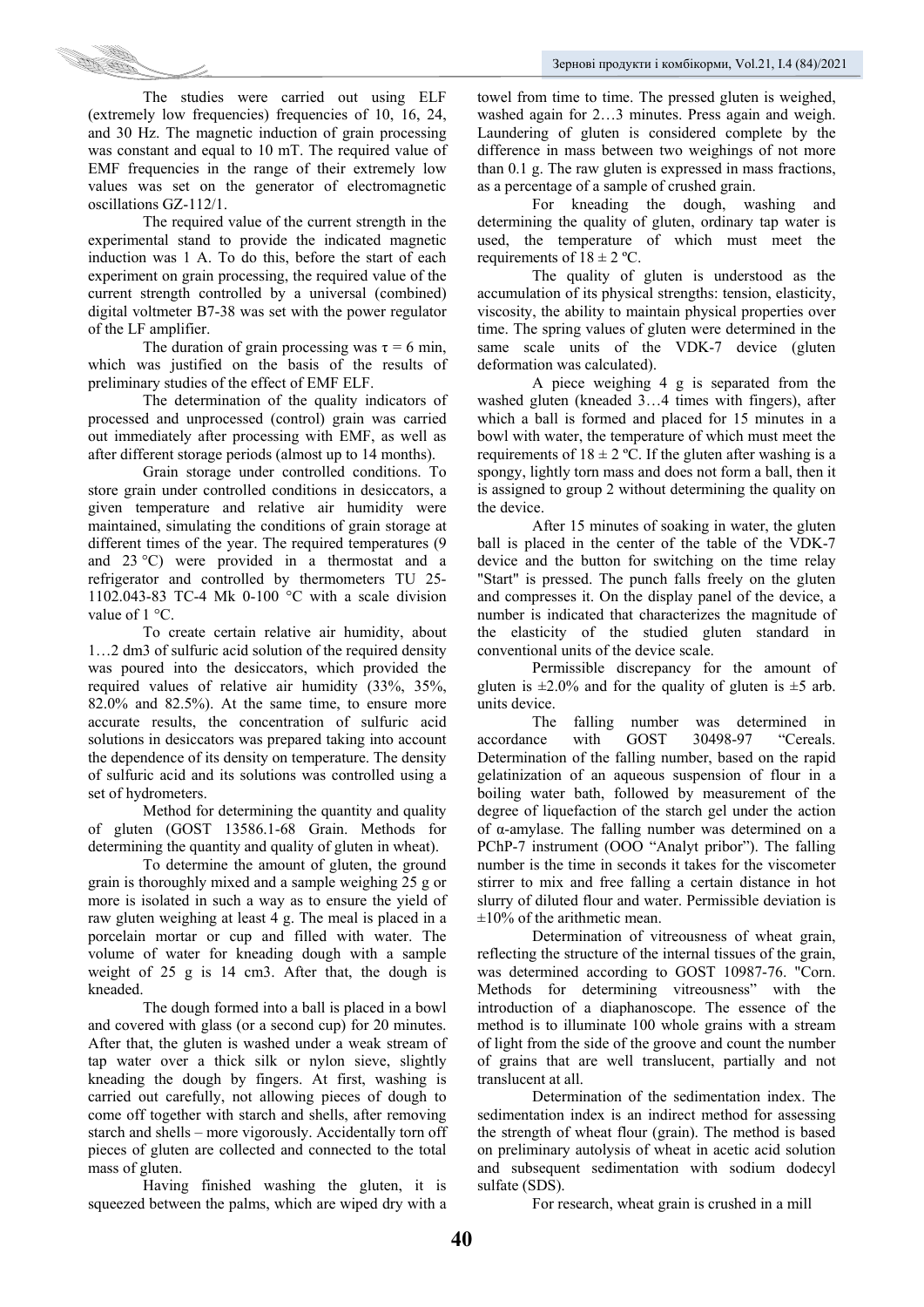and thoroughly mixed. Next, a sample weighing 3.2 g (two parallels) is poured into a polymer cup, poured into 10 ml of a 2% solution of acetic acid and stirred. The glass is covered with a lid and placed in a water bath  $(t = 30 \degree C)$  for 30 minutes. After that, the cup is removed from the bath, 10 ml of a 4% solution of acetic acid, tinted with methylene blue indicator, is added with a dispenser. The mixture is shaken and poured into the cylinder up to the 50 ml mark, marking 2 minutes. Next, the cylinder is closed with a lid, placed in an automatic device for mixing "Kvant-1", rotating 5 times. After rotation, 5 minutes are noted and 100 ml of 2% SDS solution is added to the cylinder to the mark. The cylinder is closed with a lid and rotated again in the device 3 times for 5 minutes. Then measurements are taken. Unit of measurement is ml [7].

Definition of germination. The seed properties of the grain were characterized by the indicator of laboratory germination, determined by DSTU 4138 2002 "Seeds of agricultural crops. Methods for determining quality. The essence of the method was to germinate wheat grain under optimal conditions for 8 days. Filter paper was used as a substrate, the germination temperature in the thermostat was stable and amounted to  $20 \pm 2$  °C, the analysis conditions were in the dark, and the counting was carried out on the 8th day. Permissible deviations of the germination of wheat grain in individual samples from the average value were within the limits provided for by DSTU 4138 2002.

### **Results and discussion**

The quantity and quality of raw gluten in wheat grains are one of the important indicators of quality in Ukraine and other post-Soviet countries. The study of the effect of processing wheat grain with EMF was carried out at the first stage of experimental studies. Wheat grain of varieties Guzel, Arista were processed on 11/21/2019 with the characteristics (frequency, magnetic induction and treatment duration) of EMF ELF taken in the studies, and the Obrana variety was processed on 12/04/2019 with the same characteristics. The determination of the quantity and quality of raw gluten was carried out according to the above GOST 13586.1-68. The results obtained are presented in Table 1.

From the given data it can be seen that the processing of wheat grain with EMF with a frequency of 10...30 Hz increased the content of raw gluten by 1.0...3.2% for the Gyuzel variety and by 1.0...2.6% for the Obrana variety. For variety Arista, the content of raw gluten increased by 1.0% only when processing EMF with a frequency of 16 Hz, while at other frequencies, on the contrary, it decreased by 0.2...0.6%, which is within the experimental error.

Thus, EMF grain processing leads to an increase

in the amount of gluten in all varieties only at a frequency of 16 Hz, and it is the largest – by 1.0...3.2%, depending on the variety. This means that the quality of the grain in terms of the amount of gluten is improved.

If a batch of wheat after EMF treatment is intended for export, then it is clear that this is beneficial, since the amount of gluten increases after EMF treatment. This means that if all other class-determining quality indicators are within the limits of the contract, then the class of the processed batch of wheat will increase and, accordingly, its price will be higher.

However, when processing grain with EMF with the indicated frequency, the quality of gluten in the two varieties Guzel and Arista decreases. From the results of the experiments it can be seen that the quality indicators of gluten of untreated wheat (control) of these varieties were within the 1st group (45...16 Hz, the quality of their gluten deteriorated and moved to the 2nd quality group (20...40 units VDK). Such a result is unacceptable for wheat for food purposes, in particular, for processing grain into flour, since the gluten of the grain will have a degraded quality and, accordingly, the grain will have a lower price.

Compared to the gluten deformation index (IDK, unit VDK), a sedimentation index (swelling) provides faster, more accurate and more objective information about the quality of gluten. It is a complex indicator by which the "strength" of grain (flour) is judged [7].

To assess changes in the quality of gluten in terms of sedimentation, wheat grain of the Shestopalivka variety with a moisture content of 12.4% was treated on September 22, 2020 with an EMF with frequencies of 10.. 30 Hz, magnetic induction of 10 mT. The processing time was 6 minutes. The treated grain and control samples were stored for 8.37…13.77 months under controlled conditions at temperatures of 9 and 23 °C and relative air humidity of 33…35% and 82.0%. The results of the change in the sedimentation index during the storage of samples under various indicated conditions depending on the frequencies of the EMF are shown in Figs. 1.

It can be seen from the data obtained (Fig. 1-a) that when storing grain for about 8 months in the best autumn-winter conditions for storage (temperature 9 °C,relative humidity 33%) with an increase in the frequency of EMF compared to the control (without processing grains) the sedimentation index gradually decreases. The largest decrease (by 6 ml or 9.2%) was noted for a grain sample treated with a frequency of 30Hz.

In the samples stored at the same temperature, but at an air humidity of 82%, at all frequencies except 16 Hz, the sedimentation index decreased by 7...13 ml

**Table 1 – Effect of wheat EMF treatment on the content and quality of raw gluten** 

| Wheat<br>variety |         | Gluten quality, units VDK |      |      |      |         |                          |      |      |      |  |
|------------------|---------|---------------------------|------|------|------|---------|--------------------------|------|------|------|--|
|                  | Control | Processing frequency, Hz  |      |      |      |         | Processing frequency, Hz |      |      |      |  |
|                  |         | 10                        | 16   | 24   | 30   | Control |                          | 16   | 24   | 30   |  |
| Guzel            | 22.7    | 23.7                      | 25.9 | 25.0 | 24.2 | 45.0    | 50.2                     | 39.4 | 35.6 | 56.0 |  |
| Arista           | 19.8    | 19.3                      | 20.8 | 19.6 | 19.2 | 48.9    | 58.2                     | 38.3 | 54.0 | 49.8 |  |
| Obrana           | 23.9    | 25.2                      | 26.5 | 24.9 | 25.3 | 48.2    | 69.3                     | 54.2 | 54.3 | 72.0 |  |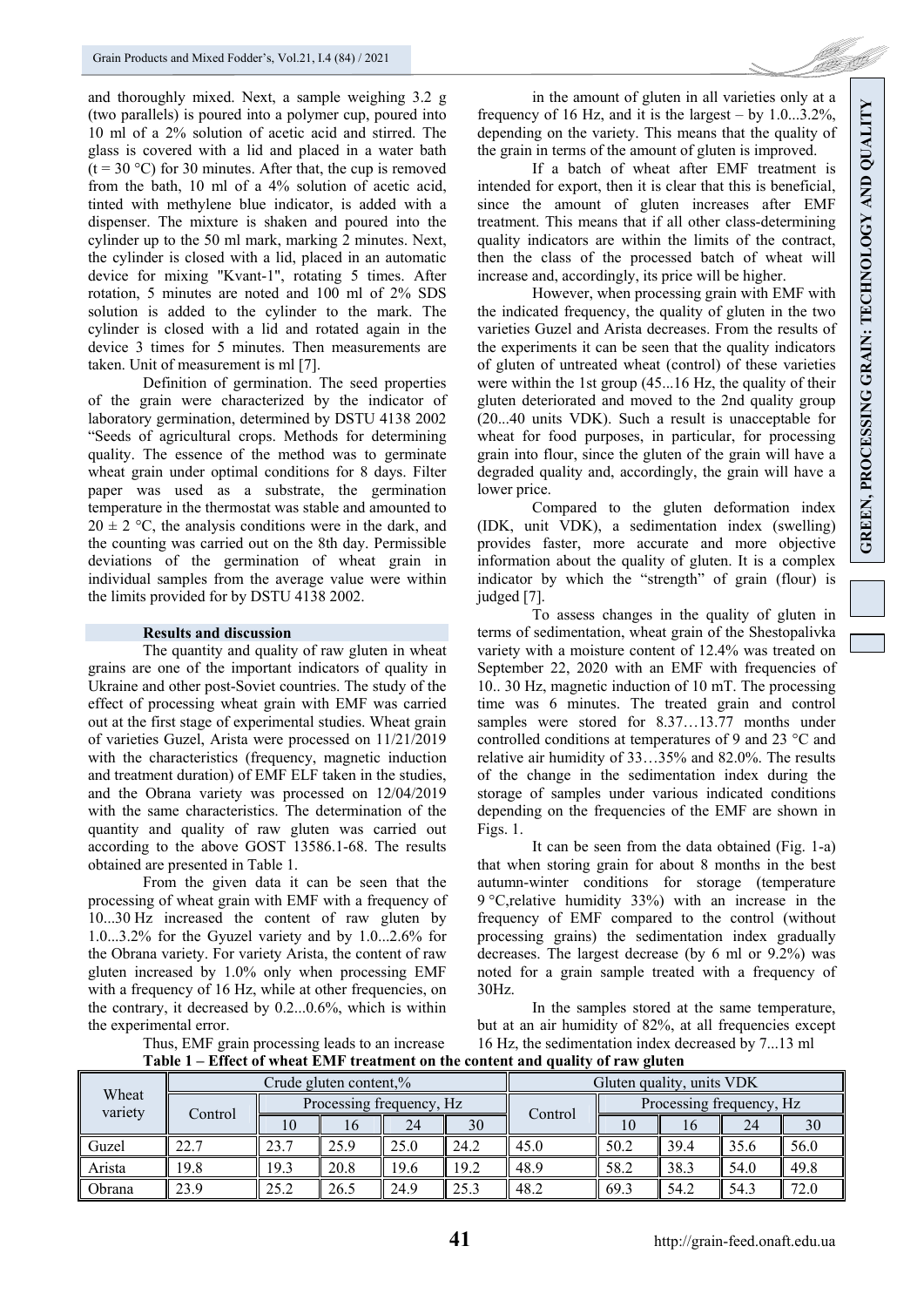

**Fig. 1 – Dependence of the sedimentation index of treated and untreated (control) wheat on the frequency of EMF and grain storage conditions** 

(10.1...20.0%), of which the largest decrease was the frequency of 10 Hz. At a treatment frequency of 16 Hz, there was a slight increase in the sedimentation index by 3 ml (4.6%).

When storing grain in summer conditions at a temperature of 23 °C and a relative humidity of 35%, there was a decrease by 5 ml of the sedimentation index in the control sample. Practically at the same level (1...3 ml) the sedimentation indices of the samples treated at the EMF frequency of 10...30 Hz remained – the decrease was 0...3 ml.

A somewhat different situation was observed after storage of processed grain under controlled conditions in the autumn-winter period for almost 14 months (Fig. 1-b). At a temperature of 9  $\degree$ C and a relative humidity of 33%, the gluten of the grain treated at all EMF frequencies increased its quality ("strength") relative to the control, which was reflected in the increase in the sedimentation index by  $6...9$  ml (by  $10.7...16.1\%$ ).

At the same temperature, but at a relative humidity of 82%, the values of the sedimentation index slightly fluctuated relative to the control from a decrease by 2…4 ml (by 3.1…6.2%) at a frequency of 10, 24, and 30 Hz to an increase by 2 ml. at a frequency of 16 Hz  $(3.1\%)$ .

Storage in summer conditions (temperature 23 °C, relative humidity 35%) during grain processing at all EMF frequencies, the sedimentation indicators practically did not differ from the control – they were less than it by 1...3 ml (by 1.8...5.4%), which close to acceptable errors.

It should be noted that at the end of storage of wheat grain at a temperature of 23 °C and a relative humidity of 82.5%, the samples deteriorated (moldy), which did not allow determining the sedimentation number.

Thus, the processing of wheat grain with EMF with a frequency of 16 Hz during its storage within 8…14 months increases the sedimentation rate by 4.6…3.1%, respectively, which indicates an improvement in the quality of gluten.

Considering the effect of EMF on grain intended for baking purposes, it is important to take into account one more quality indicator – the falling number (FN). It is a measure of α-amylase activity and is widely used to characterize the baking properties of flour. The state of emergency makes it possible to judge the state of starch in grain and flour and the activity of enzymes (amylases) that break down starch. In dry grain and flour, amylases are in an inactive state. In the presence of water, amylases are activated and begin to break down starch into more conventional molecules.

Experimental studies to establish the effect of ELF EMF on FN were carried out on wheat grain of the Guzel, Arista, Obrana 2019 harvest varieties and the Shestopalivka 2020 harvest variety. Grain processing lasting 6 min was carried out at EMF frequencies of 10, 16, 24 and 30 Hz – varieties Guzel, Arista on November 21, 2019, and variety Obrana on December 4, 2019. The values of the FN indicators determined in each wheat variety Guzel, Arista processed according to the above modes are given in Table 2.

According to GOST 30498-97, the deviation of the FN values from the average results should not exceed 10%, that is, for the obtained results, the FN should be within 29.5...47.8 s.

Considering that all the obtained changes in the FN of grain relative to the control is in modulus within 1...23 s, that is, within acceptable limits, we can conclude that there is no effect of EMF grain treatment on the FN indicator for wheat varieties Guzel, Arista, Obrana 2019 harvest .

In further studies, the changes in FN were determined in samples of wheat grain of the Shestopalivka variety treated at different frequencies after their storage under controlled conditions simulating different seasons. Untreated grain (control) was stored under the same conditions for comparison.

The processed grain was stored in the air temperature range of 9 and 23 ºС and its relative humidity of 33 and 82.5%, simulating the conditions of active ventilation and grain storage at different times of the year.

The processing of grain samples was carried out on September 22, 2020 and placed for storage in prepared desiccators. To ensure the ambient temperatures accepted for research, two desiccators, in which a relative air humidity of 33% and 82% was created, were placed in a refrigerator with a temperature of 9  $\degree$ C, the second two, in which a relative air humidity of 35% and 82.5% was created in a thermostat at a temperature of 23 °C. Each desiccator was loaded with weighing bottles of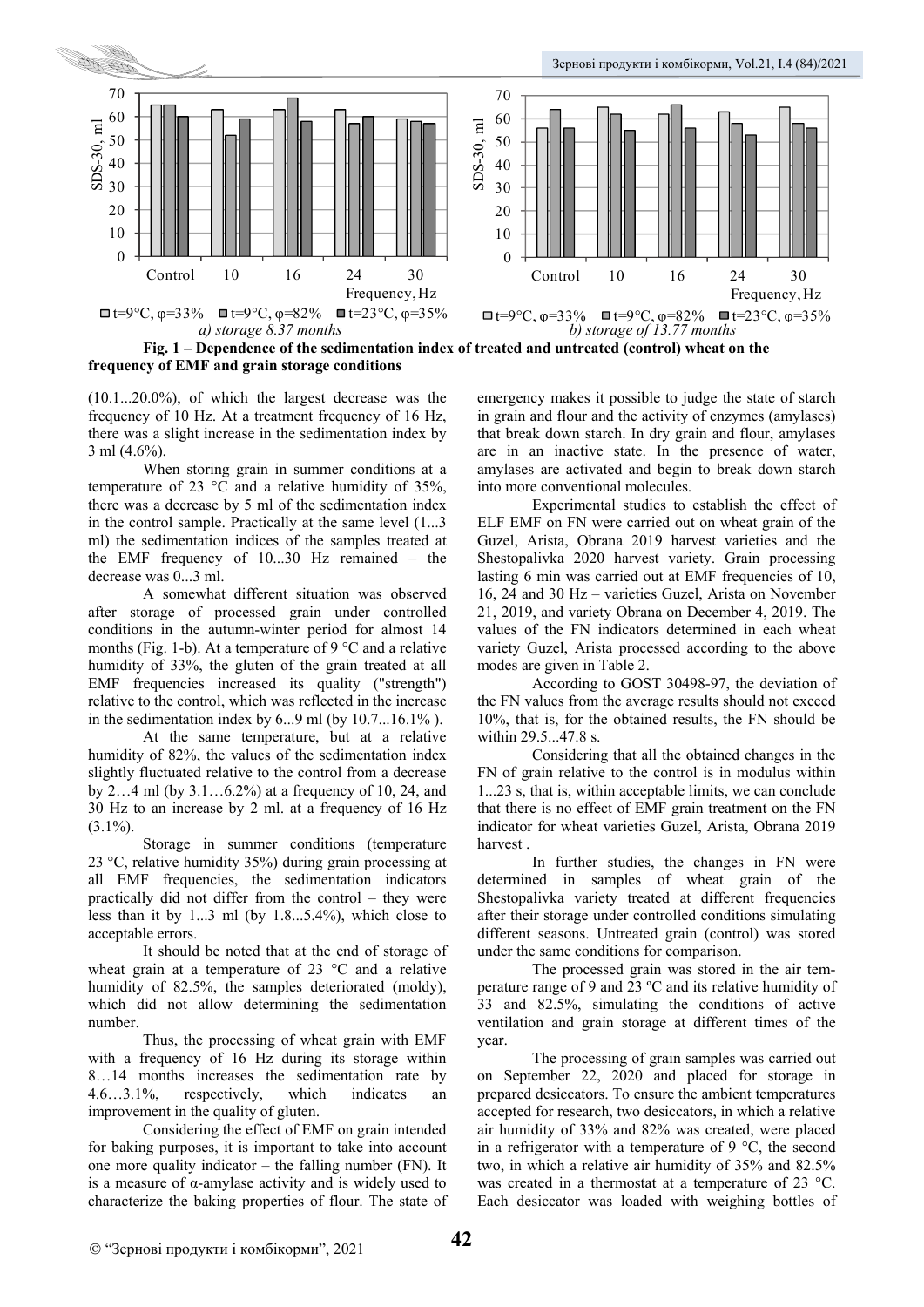

grain about 5 g. The experiments were carried out in 2 parallels.

Grain processing modes, storage conditions and the obtained results of determining the FN are given in Table 3. Comparing, as in previous studies, the FN for other varieties of wheat, it can be seen that the range of changes in the FN indicators, which will indicate their significance, when storing processed grain for 6...7 months is 39.2...44.7 s, and when stored for about 13 months is within 42.3...49.5 s. From the Table 3 it can be seen from the data that significant changes in FN appeared only in wheat grain of the Shestopalivka variety treated with an EMF frequency of 30 Hz, which persisted for 12.8 months at a temperature of 23 °C and a relative humidity of 35%. At the same time, the FN indicator decreased by 52 s, which may indicate some activation of the α-amylase enzyme. The rest of the changes in the FN relative to the control were within the acceptable limits of the accuracy of their determination.

The activity of the grain enzymatic system, as well as the falling number, is also related to the quality of seed grain, which is characterized by the germination rate. Wheat grain of varieties Guzel, Arista were processed on 11/21/2019 with the characteristics (frequency, magnetic induction and treatment duration) of ELF EMF taken in the studies, and the Obrana variety was processed on 12/04/2019 with the same characteristics. After storage of the treated and control samples of wheat grain (cultivars Guzel, Arista after 11.1 months, selected after 12.2 months), the laboratory germination of the studied wheat varieties was determined using the method described above (DSTU 4138 2002). The data obtained are presented in Table 4. From the above results of determining the germination of grain, it can be seen that the untreated samples of wheat varieties Guzel and Arista had a very low germination (36 and 26%, respectively). They also reacted negatively to EMF treatment at all studied frequencies – the germination decreased by 1.06...1.71 times compared to the control. This indicates the low quality of such grain as seed material and the impossibility of improving it through EMF treatment.

Wheat of the same variety Obrana showed itself much better, both in the control sample and in the samples treated with EMF of different frequencies. From the results of the studies, it can be seen that EMF

**Table 2 – Indicators of FN of treated EMF and untreated wheat grains of different varieties** 

| Wheat<br>variety |         |     | Falling number (NC), s   |     |     | Changes in the FN of grain in relation to control, s |  |  |    |  |  |
|------------------|---------|-----|--------------------------|-----|-----|------------------------------------------------------|--|--|----|--|--|
|                  | Control |     | Processing frequency, Hz |     |     | Processing frequency, Hz                             |  |  |    |  |  |
|                  |         |     |                          | 24  | 30  |                                                      |  |  | 30 |  |  |
| Guzel            | 295     | 314 | 318                      | 313 | 313 |                                                      |  |  |    |  |  |
| Arista           | 280     | 284 | 274                      | 281 | 284 |                                                      |  |  |    |  |  |
| Obrana           | 498     | 478 | 495                      | 492 | 497 | -20                                                  |  |  |    |  |  |

| Table 3 - Change in the falling number (FN) of treated and untreated grain (control) of wheat after |  |
|-----------------------------------------------------------------------------------------------------|--|
| storage under controlled conditions                                                                 |  |

|                              | Duration of           | Control,                                                           | EMF frequencies, Hz |                             |     |     |       |       |       |                                      |  |
|------------------------------|-----------------------|--------------------------------------------------------------------|---------------------|-----------------------------|-----|-----|-------|-------|-------|--------------------------------------|--|
| Storage conditions           | storage, months       | S                                                                  | 10                  | 16                          | 24  | 30  | 10    | 16    | 24    | 30                                   |  |
|                              |                       |                                                                    |                     | Storage 6-7 months          |     |     |       |       |       |                                      |  |
| At the beginning             | $\Omega$              | Changes in FN regarding control, $s$<br>337<br>Falling number, sec |                     |                             |     |     |       |       |       |                                      |  |
| t=9 °C, $\varphi$ =33 %      | 7.3                   | 411                                                                | 397                 | 412                         | 408 | 406 | $-14$ |       | $-3$  | $-5$                                 |  |
| $t=9$ °C, $\varphi=82$ %     | 6.1                   | 392                                                                | 391                 | 418                         | 406 | 412 | $-1$  | 26    | 14    | 20                                   |  |
| $ t=23$ °C, $\varphi=35$ %   | 7.1                   | 447                                                                | 435                 | 417                         | 423 | 450 | $-12$ | $-30$ | $-24$ | 3                                    |  |
| $ t=23$ °C, $\varphi=82.5$ % | The grain has spoiled |                                                                    |                     |                             |     |     |       |       |       |                                      |  |
|                              |                       |                                                                    |                     | Storage for about 13 months |     |     |       |       |       |                                      |  |
| At the beginning             | $\Omega$              | 337                                                                |                     | Falling number, sec         |     |     |       |       |       | Changes in FN regarding control, $s$ |  |
| t=9 °C, $\varphi$ =33 %      | 13.2                  | 433                                                                | 440                 | 449                         | 441 | 445 |       | 16    | 8     | 12                                   |  |
| $t=9$ °C, $\varphi=82$ %     | 13.1                  | 423                                                                | 449                 | 441                         | 437 | 432 | 26    | 18    | 14    | 9                                    |  |
| $ t=23$ °C, $\varphi=35$ %   | 12.8                  | 495                                                                | 502                 | 470                         | 470 | 443 | 7     | $-25$ | $-25$ | $-52$                                |  |
| $ t=23$ °C, $\varphi=82.5$ % | The grain has spoiled |                                                                    |                     |                             |     |     |       |       |       |                                      |  |

# **Table 4 – Germination rates of treated EMF and untreated wheat grain of different varieties**

| Wheat<br>variety | Grain germination, % |                          |    |    |    | Changes in grain germination relative to control, % |  |  |    |  |  |
|------------------|----------------------|--------------------------|----|----|----|-----------------------------------------------------|--|--|----|--|--|
|                  | Control              | Processing frequency, Hz |    |    |    | Processing frequency, Hz                            |  |  |    |  |  |
|                  |                      |                          |    | 24 | 30 |                                                     |  |  | 30 |  |  |
| Guzel            | 36                   |                          | 28 |    | ∠  |                                                     |  |  | —  |  |  |
| Arista           | 26                   |                          |    |    |    | $-10$                                               |  |  |    |  |  |
| Obrana           | 80                   | 94                       | 89 | 88 | 84 |                                                     |  |  |    |  |  |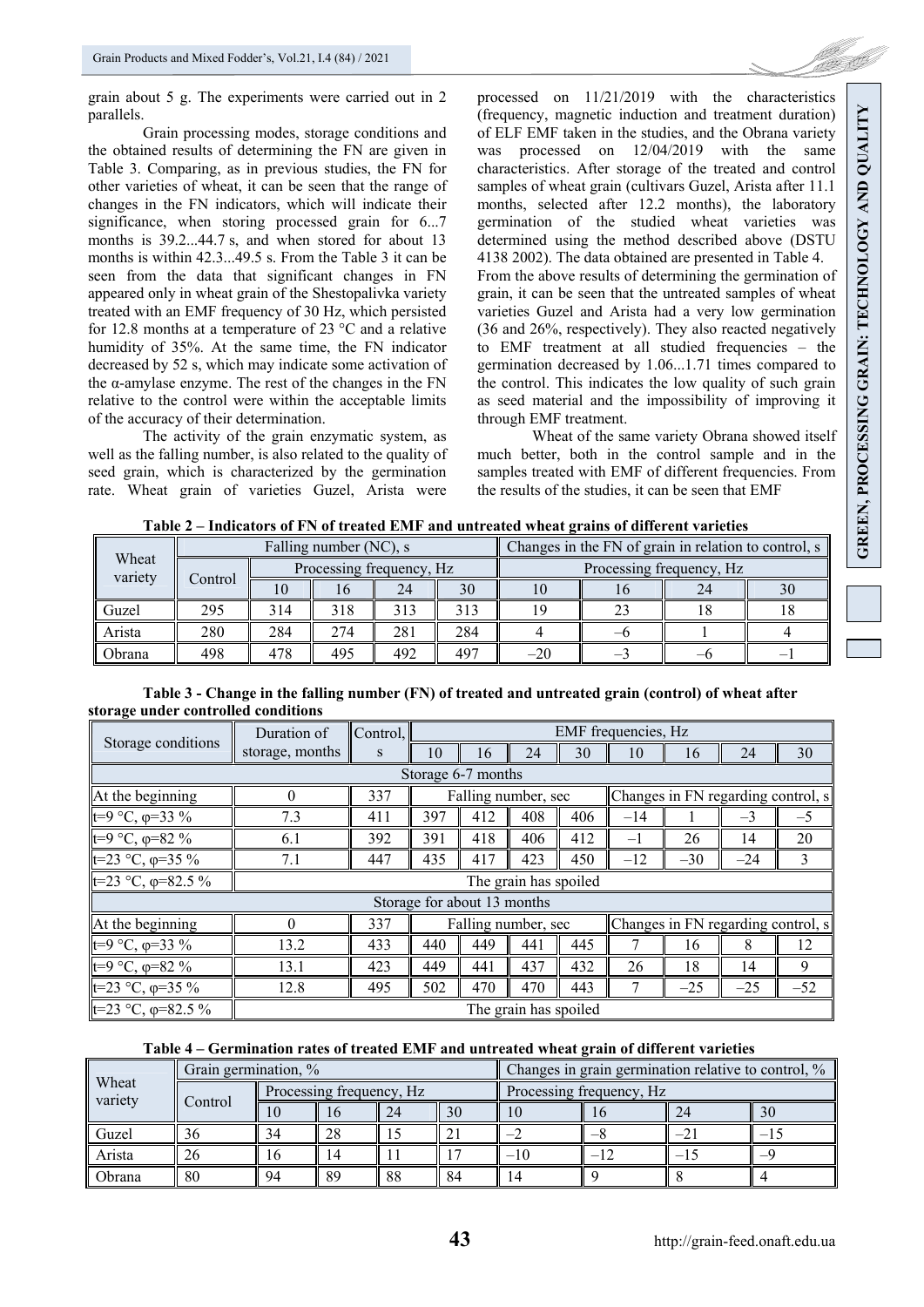

processing has benefited and the germination scores have improved. It can be seen that the processing of grain with the lowest frequency of EMF – 10 Hz, at which the germination increased by 14%, gave the greatest effect. Increasing the EMF frequency to 16, 24, and 30 Hz also led to an increase in germination, but with a lesser effect – the germination increased by 9, 8, and  $4\%$ , respectively. We also note that the greatest changes in germination occurred at the lowest frequency of EMF processing (10 Hz) – the germination increased from 80% to 94%. It can be expected that the future wheat crop will also increase.

In the wheat samples of the Shestopalivka variety, treated with EMF on September 22, 2020 and stored under the controlled conditions described above, in addition to the FN indicator, another indicator, important for grain processing, grain vitreousness was determined using a diaphanoscope. The obtained results of determining the vitreousness according to GOST 10987-76 depending on the frequencies of EMF

processing and the shelf life of Shestopalivka grain are given in Table 5.

It can be seen from the obtained data that the vitreousness of the EMF-treated and untreated wheat grain after its storage in 14 out of 24 samples decreased in absolute value compared to the control by 1...17% and only in 7 samples increased by 1...8%. Considering that the permissible discrepancies in vitreousness between the results of the initial and repeated or control determinations according to GOST 10987-76 should be no more than 5% (relative), then we can conclude that EMF processing of grain with a frequency of 10...16 Hz and after grain storage for 6...13 months is extremely insignificant. One can only note a steady decrease in grain vitreousness at all studied frequencies (10…30 Hz), which persisted for almost 13 months at a temperature of 9°C and a relative humidity of 33%. A significant increase in vitreousness was noted only in the grain treated at a frequency of 16 Hz, after its storage for 9.2 months at a relative humidity of 35% and a temperature of  $23^{\circ}$ C.

**Table 5 – Change in the total vitreousness of treated and untreated grains (control) of wheat after storage under different controlled conditions** 

|                            | Duration of           | Control,              |    |                          |    |    | EMF frequencies, Hz  |      |                      |          |  |
|----------------------------|-----------------------|-----------------------|----|--------------------------|----|----|----------------------|------|----------------------|----------|--|
|                            | storage, months       | sec                   | 10 | 16                       | 24 | 30 | 10                   | 16   | 24                   | 30       |  |
| Storage conditions         | Storage for 9 months  |                       |    |                          |    |    |                      |      |                      |          |  |
|                            |                       |                       |    | Vitreousness, %          |    |    | Changes in control,% |      |                      |          |  |
| $t=9$ °C, $\varphi=33$ %   | 9.6                   | 66                    | 61 | 68                       | 65 | 67 | $-5$                 | 2    | — I                  |          |  |
| t=9 °C, φ=82 %             | 9.4                   | 79                    | 62 | 80                       | 75 | 74 | $-17$                |      | $-4$                 | $-5$     |  |
| t=23 °C, $\varphi$ =35 %   | 9.2                   | 53                    | 53 | 61                       | 47 | 55 | $\theta$             | 8    | $-6$                 | 2        |  |
| t=23 °C, $\varphi$ =82.5 % |                       | The grain has spoiled |    |                          |    |    |                      |      |                      |          |  |
|                            |                       |                       |    | Storage for 12-13 months |    |    |                      |      |                      |          |  |
|                            |                       |                       |    | Vitreousness, %          |    |    |                      |      | Changes in control,% |          |  |
| t=9 °C, $\varphi$ =33 %    | 12.8                  | 52                    | 44 | 45                       | 40 | 42 | $-8$                 | $-7$ | $-12$                | $-10$    |  |
| t=9 °C, $\varphi$ =82 %    | 12.8                  | 52                    | 54 | 55                       | 50 | 52 | $\mathcal{L}$        | 3    | $-2$                 | $\theta$ |  |
| t=23 °C, $\varphi$ =35 %   | 12.4                  | 51                    | 49 | 49                       | 48 | 49 | $-2$                 | $-2$ | $-3$                 | $-2$     |  |
| t=23 °C, $\varphi$ =82.5 % | The grain has spoiled |                       |    |                          |    |    |                      |      |                      |          |  |

# **Conclusions**

1. It is shown that the processing of wheat grain with EMF with a frequency of 10...30 Hz increased the content of raw gluten by 1.0...3.2% for the Gyuzel variety and by 1.0...2.6% for the Obrana variety. For variety Arista, the content of crude gluten increased by 1.0% only when treated with EMF at a frequency of 16 Hz, while at other frequencies, on the contrary, a slight decrease was noted within the experimental error. For all studied 3 varieties of wheat, EMF treatment at a frequency of 16 Hz makes it possible to increase the amount of crude fiber, depending on the variety, by 1.0...3.2%, which increases the class of grain and is positive for export batches of wheat grain. However, EMF grain treatment with a frequency of 16 Hz reduces the quality of gluten in the Guzel and Arista varieties – it passes from the 1st (good) to the 2nd (satisfactory strong) quality group, which is unacceptable for baking wheat.

2. Evaluation of the quality of wheat gluten of the Shestopalivka variety according to the complex indicator of sedimentation showed that when stored for about 8 months at a temperature of 9 °C of the processed

EMF at a frequency of 10...30 Hz, the sedimentation indicator decreases by 2...6 ml compared to the control 33% and 7…13 ml at 82% humidity. The exceptions are a frequency of 16 Hz and a relative humidity of 82%, at which the sedimentation index increases by 3%. When storing grain at a temperature of 23 °C and a relative humidity of 35%, the sedimentation index of the control sample decreases by 5 ml, and in relation to it in the treated samples it decreases by 0...3 ml.

After storing the treated grain for almost 14 months at a temperature of 9 °C and a relative humidity of 33%, the sedimentation index increased by 6...9 ml (by 10.7...16.1%), which indicates an improvement in the quality of gluten at all studied EMF frequencies. At the same temperature and relative humidity of 82%, the sedimentation index decreased by 2...4 ml (by 3.1...6.2%), except for the frequency of 16 Hz, when it increased by 2 ml (3.1%). When storing grain at a temperature of 23°C and a relative humidity of 35%, the sedimentation indica tors were equal to the control, except for the frequencies of 10 and 24 Hz, at which they decreased by 1...3 ml (by 1.8...5.4%), respectively.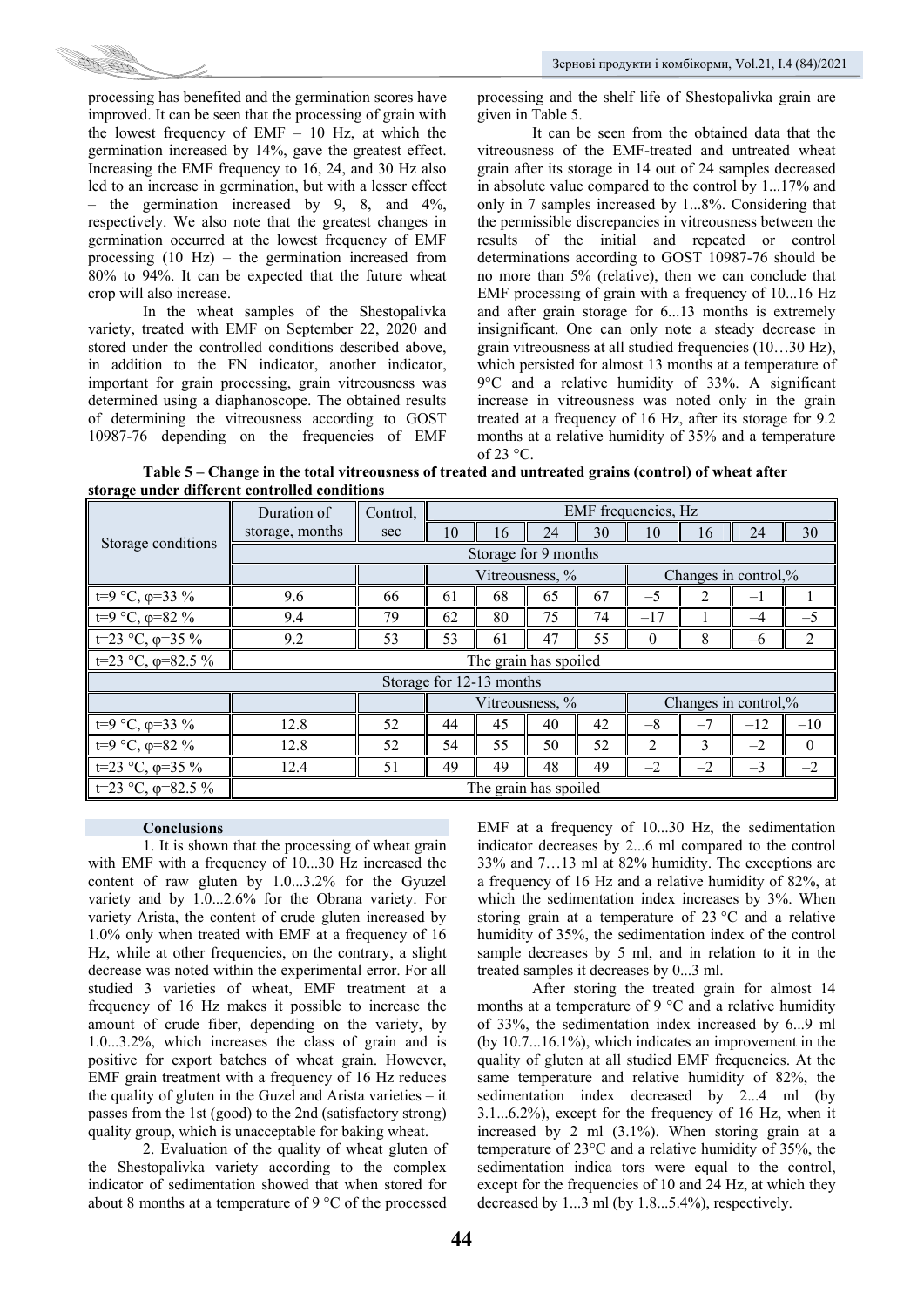3. Studies of the falling numbers (FN) of samples of wheat varieties Guzel, Arista, Obrana and Shestopalivka showed that their EMF treatment at a frequency of 10...30 Hz, a magnetic induction of 10 mT and a duration of 6 min changes the FN indicator upwards or downwards only within the limits of permissible deviations. The exception was a grain sample of the Shestopalivka variety treated with EMF at a frequency of 30 Hz. After its storage for 12.8 months at a temperature of 23oC and a relative humidity of 35%, the FN index decreased by 52 seconds compared to the control, which may indicate some activation of the  $\alpha$ amylase enzyme.

4. It was shown that samples of wheat varieties Guzel and Arista with very low germination (36 and 26%, respectively) reacted negatively to EMF treatment at EMF frequencies of 10...30 Hz – their germination decreased by 1.06...1.71 times compared to the control, which indicates the impossibility of its increase during the treatment with EMF. In wheat variety Obrana with an initial germination of 80%, EMF treatment increased the germination rates. The greatest effect was given by the treatment of grain with the lowest EMF frequency  $-10$ Hz, at which the germination increased by 14%, reaching 94%. An increase in the EMF frequency to 16, 24, and 30 Hz also led to an increase in germination, but with a lesser effect: the increase was 9, 8, and 4%, respectively.

5. It has been established that the vitreousness of the treated EMF at frequencies of 10...30 Hz of wheat grain of the Shestopalivka variety after its storage for 9...13 months in 58% of the samples decreased in absolute value compared to the control by 1...17% and only in 29% of the samples slightly increased by 1…8%. However, 67% of all vitreous changes are below the margin of error. A steady decrease in grain vitreousness by 2...12% at a frequency of 10...30 Hz was also noted, which persisted for about 12.5 months at a relative humidity of 33% and a temperature within 9...23 °C of grain after storage for 9.2 months at relative humidity 35% and a temperature of 23 °C.

# **REFERENCES**

- *1. Trisvyatskij L.A. Hranenie zerna. M.: Agropromizdat, 1985. 351.*
- *2. Vakar A.B. Klejkovina pshenici. M.: Akademiya nauk SSSR, 1961. 252.*
- *3. Boshkova I.L.,Volgusheva N.V. Primenenie mikrovolnovogo metoda obrabotki rastitelnyh materia-lov v razlichnyh tehnologiyah: monografiya. Odessa: Bondarenko M.A., 2017. 224.*
- *4. Microwave technology applied in post-harvest treatments of cereals and legumes. / Dalmoroa A.,et. al.// J. Chemical engineering transaction.2015. № 44, P. 13-18. https://doi.org/10.3303/CET1544003*
- *5. Effects of low-power microwave fields on seed germination and growth rate / L Raghaet. al. // Journal of Electromagnetic Analysis and Applications.2011. № 3, С. 165-171. http://doi:10.4236/jemaa.2011.35027*
- *6. Kondratenko E.P., Soboleva O.M., Egorova I.V., Verbickaya N.V. Izmenenie kachestva zerna pshenicy pod vozdejstviem elektromagnitnogo polya sverhvysokoj chastoty. Vestnik Altajskogo gosudarstven-nogo agrarnogo universiteta 2015, 5(127). 30- 37.*
- *7. Rybalka O.I. Yakist pshenytsi ta yii polipshennia / O.I. Rybalka. K.: Lohos, 2011. 496.*
- *8. Steklovidnost kak pokazatel kachestva zerna pshenicy / S.V. Zverev, I.A. Pankrateva, O.V. Politu-ha, N.A. Igoryanova, V.B. Zajcev // Hranenie i pererabotka zerna, 2017, 11. 33–34.*
- *9. Obrabotka selskohozyajstvennogo syrya elektromagnitnym polem nizkoj chastoty. Teoriya i praktika: monografiya / Kasyanov G.I. ta in. Sankt-Peterburg: Troickij most, 2016. 296 c. URL: http://e.lanbook.com/book/90693 (data zvernennya 21.10.2021).*
- *10. Erohin A.Yu. Vliyanie elektromagnitnogo polya nizkoj chastoty na posevnye kachestva semyan i urozhaj-nost goroha, yachmenya i yarovoj pshenicy. Zernobobovye i krupyanye kultury. 2018, № 2(26): 17-22. DOI: 10.24411/2309-348Х-2018-10010*
- *11. Osokina N., Liubych V., Novikov V., Leshchenko I., Petrenko V., Khomenko S. et al. Effect of electromagnetic irradiation of emmer wheat grain on the yield of flattened wholegrain cereal. Eastern-European J of Enterprise Technologies. 2020 Dec. 6.11 (108):17-26. URL https://papers.ssrn.com/sol3/papers.cfm?abstract\_id=3761027*
- *12. Marcus Schmidt, Emanuele Zannini, Elke K. Arendt. Recent Advances in Physical Post-Harvest Treatments for Shelf-Life Extension of Cereal Crops // Foods, 2018. 7(45). https://doi.org/10.3390/foods7040045*
- *13. Kasyanov G.I., Syazin I.E., Grachev A.V., Davidenko T.N., Vazhenin E.I. Features of usage of electromagnetic field of extremely low frequency for the storage of agricultural products J Electromagnetic Analysis and Applications. 2013 May. 5(5):236-241. URL: https://www.scirp.org/pdf/JEMAA\_2013052413410885.pdf*
- *14. Inozemtsev H.B. Suchasni realii i problemy zastosuvannia elektromahnitnoi enerhii v roslynnytstvi // Tekh-nika ta enerhetyka, 2013, 184, 28–31.*
- *15. Sapogov A.C. K voprosu o nevosproizvodimosti magnitobiologicheskih opytov. Biofizika. 1992. 37(4): 769-771.*

**Ю.В. Ковра<sup>1</sup> , хімік першої категорії,** *Е-mail: yuriykovra@gmail.com*  **Г.М. Станкевич<sup>2</sup> , д-р техн. наук, професор,** *E-mail: georgii.stn@gmail.com* 

**А.В. Борта2 , канд. техн. наук, доцент,** *E-mail: borta.alla@ukr.net 1*

*Лабораторія харчової безпеки (FSL) Випробувального центру ІП "СЖС УКРАЇНА" 1*

*Іноземне підприємство "СЖС УКРАЇНА", вул. Чорноморського козацтва, 103, Одеса, Україна, 65003 2 Одеська національна академія харчових технологій, вул. Канатна, 112, м. Одеса, Україна, 65039* 

# **ДОСЛІДЖЕННЯ ВЛАСТИВОСТЕЙ ЗЕРНА ПШЕНИЦІ РІЗНОГО ПРИЗНАЧЕННЯ, ОБРОБЛЕНОЇ ЕЛЕКТРОМАГНІТНИМ ПОЛЕМ**  *Анотація*

*Наведено результати досліджень впливу електромагнітного поля (ЕМП) та тривалості зберігання зерна пшениці* сортів Гюзель, Аріста, Обрана та Шестопалівка на їх технологічні та насіннєві властивості. Оброблення зерна проводили ЕМП за частот 10...30 Гц з магнітною індукцією 10 мТл тривалістю 6 хв. Показано, що обробка зерна пшениці ЕМП збільшила вміст сирої клейковини на 1,0...3,2 % для сорту Гюзель та на 1,0...2,6 % для сорту Обрана. Для сорту Аріста вміст сирої клейковини збільшився на 1,0 % лише за обробки ЕМП з частотою 16 Гц, а за інших частот відмічено зменшився межах похибки. Для вказаних сортів пшениці обробка ЕМП частотою 16 Гц збільшує кількість сирої клейковини залежно від сорту на 1,0...3,2 %, що підвищує класність зерна. Однак оброблення зерна з частотою 16 Гц знижує якість клейковини у